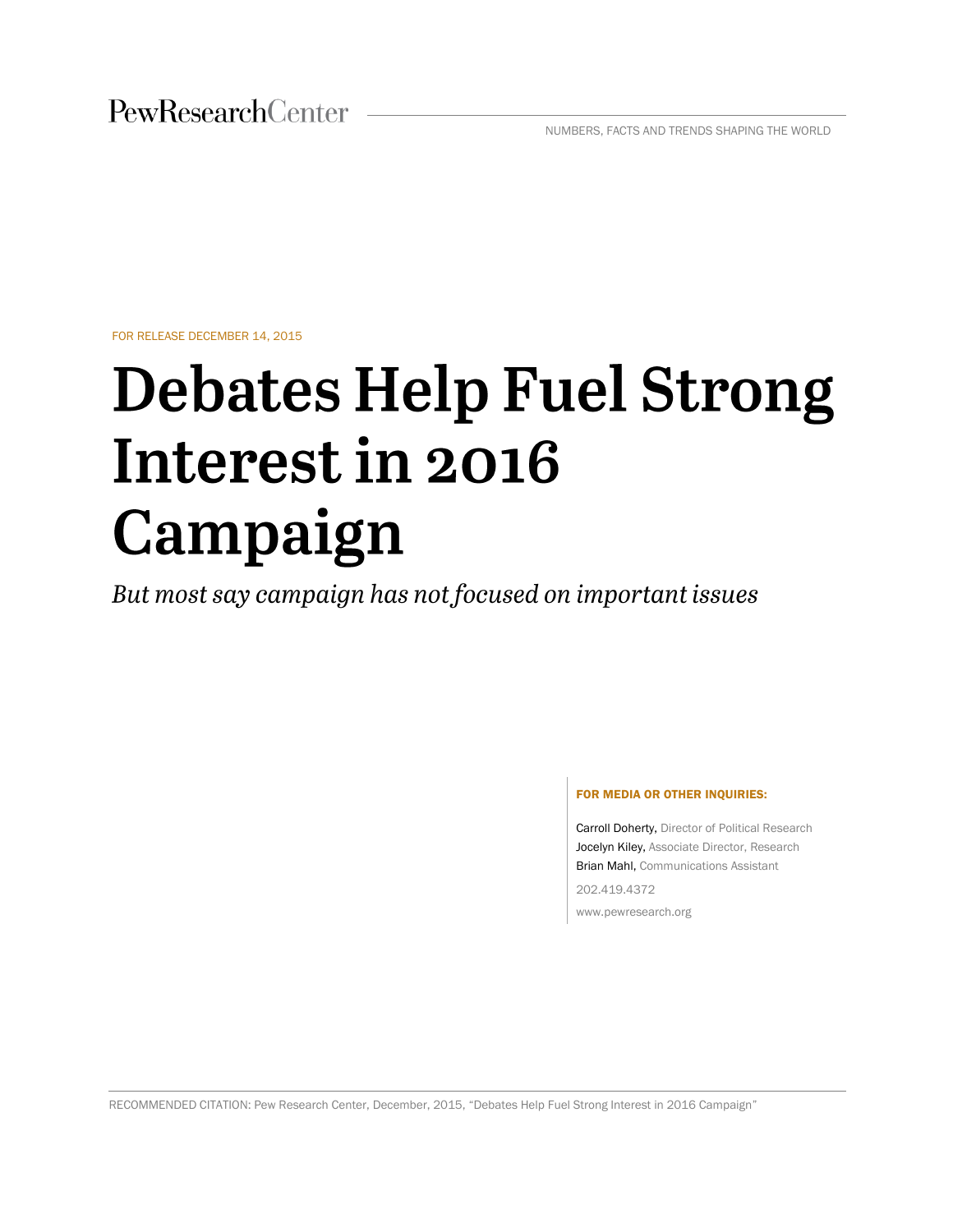# Debates Help Fuel Strong Interest in 2016 Campaign

# But most say campaign has not focused on important issues

As candidates in both parties prepare for the next round of presidential debates, a new national survey finds that the public is highly engaged by the 2016 campaign. Fully 74% of Americans say

they have given a lot or some thought to the candidates, higher than the shares saying this at comparable points in the past two presidential campaigns.

The presidential debates clearly have been a hit with the public. Nearly seven-in-ten (69%) say they have watched at least some of the televised debates between the candidates. In December 2007 – the most recent election in which there were contested nominations in both parties – just 43% reported watching any of the debates.

The latest national survey by Pew Research Center, conducted Dec. 8-13 among 1,500 adults, finds that nearly two-thirds (65%) of those who watched the debates say they have been helpful in learning about the candidates. And about half of debate watchers (51%) say they have found the debates "fun to watch."

# Strong interest in 2016 campaign, most say they have watched debates

*% saying they have given \_\_ thought to candidates …*



*Watched any of the presidential debates? (%)*



Source: Survey conducted December 8-13, 2015. Figures may not add to 100% because of rounding.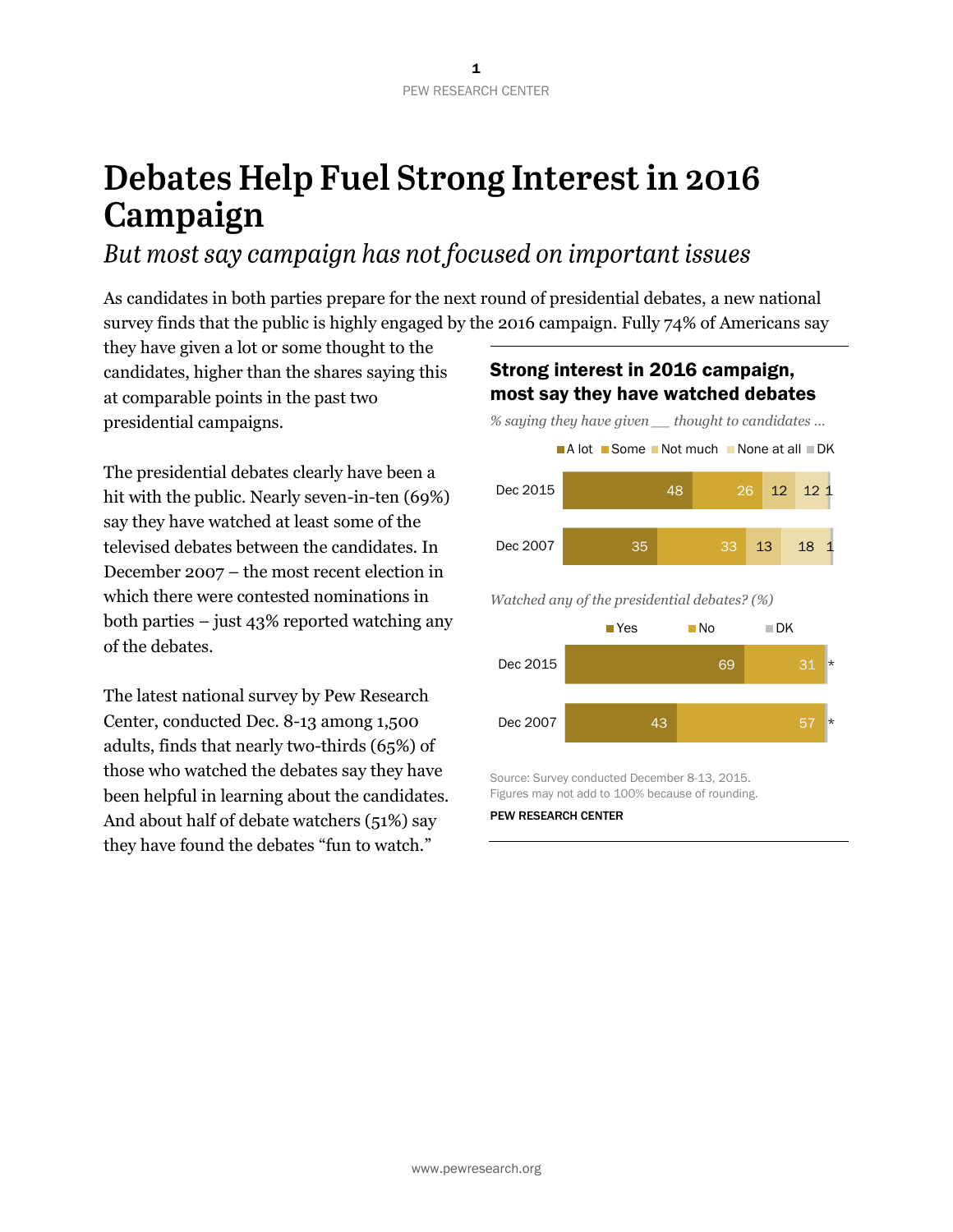Yet the public has mixed impressions of the campaign so far. Two-thirds (67%) describe the presidential campaign as interesting – far more than did so before the first primary contests in the 2012 and 2008 campaigns (36% and 37%, respectively). About half (48%) say the campaign is informative, which is identical to the share that described the campaign as informative in January 2012.

As during prior campaigns, many Americans view the current contest as "too negative" (54% describe the campaign this way) and "too long" (50%).

Moreover, only about a third (34%) say the campaign has "focused on important policy debates," while 58% say it has not. Democrats and independents are more likely than Republicans to say the campaign has not focused on key policy debates. By roughly twoto-one, Democrats (63% to 29%) and independents (62% to 32%) say the campaign has not focused on important policy debates. Republicans are divided – 46% say the campaign has concentrated on important policy debates while 44% say it has not.

## Public impressions of 2016 campaign

*% describing the presidential campaign as ...*



Source: Survey conducted December 8-13, 2015. Don't know responses not shown.

PEW RESEARCH CENTER

# Most say 2016 campaign has 'not focused on important policy debates'

*% saying the presidential campaign so far has been ...*



Source: Survey conducted December 8-13, 2015. Figures may not add to 100% because of rounding.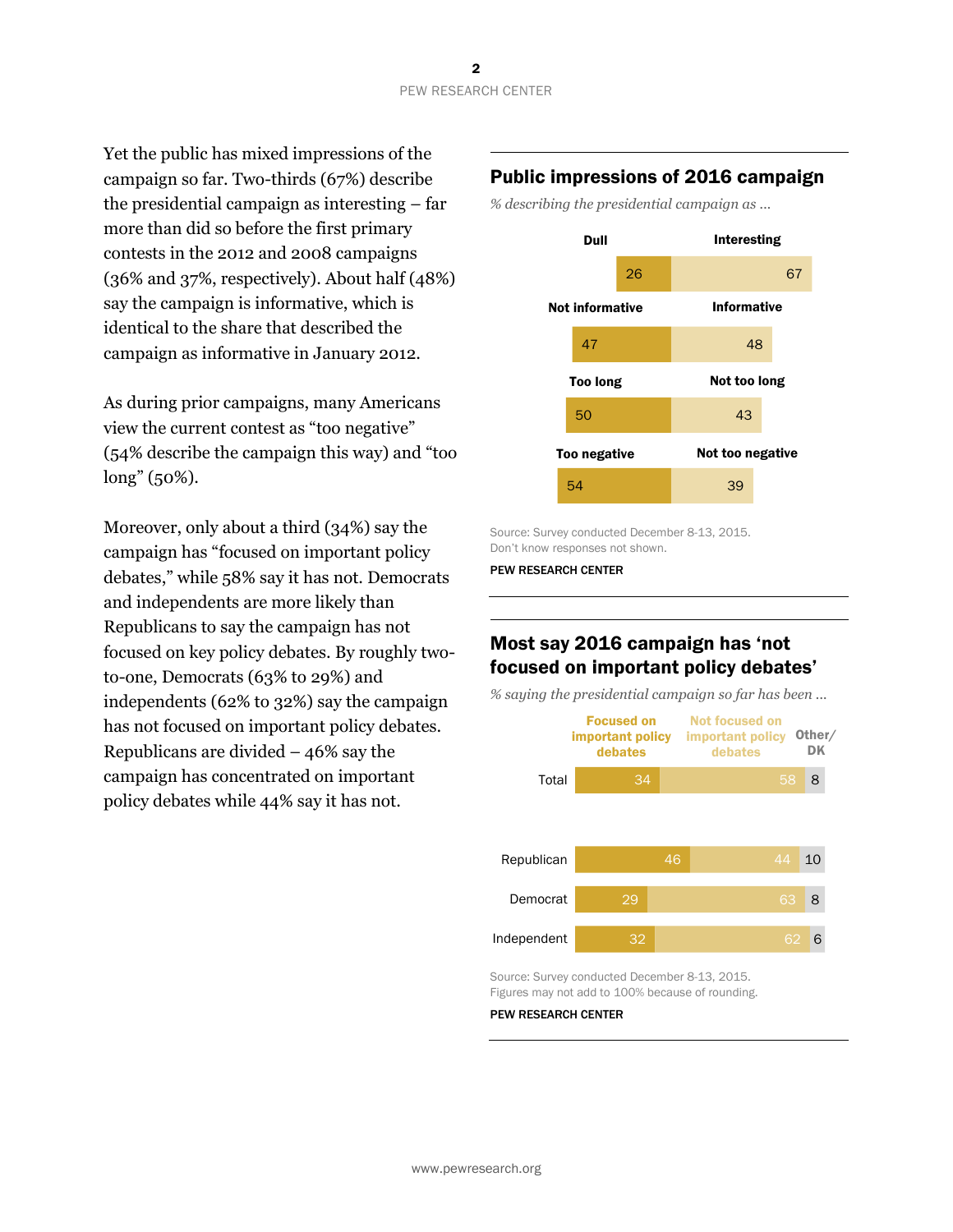With the election still close to a year away, Republicans are more likely than Democrats to say they have given at least some thought to the candidates. Currently, 86% of Republicans say they have given a lot or some thought to the presidential candidates, compared with 75% of Democrats and 72% of independents.

And Republicans are substantially more engaged in the current campaign than they were at this point in the 2008 campaign; in December 2007, 74% of Republicans had given a lot or some thought to the candidates running for president.

While large majorities in both parties – and across nearly all demographic categories – say they have watched the debates, 77% of Republicans report watching at least some of

## Higher campaign interest among Republicans than at same point in '08

*% giving a lot/some thought to the candidates …*



the debates, compared with 69% of Democrats and 67% of independents.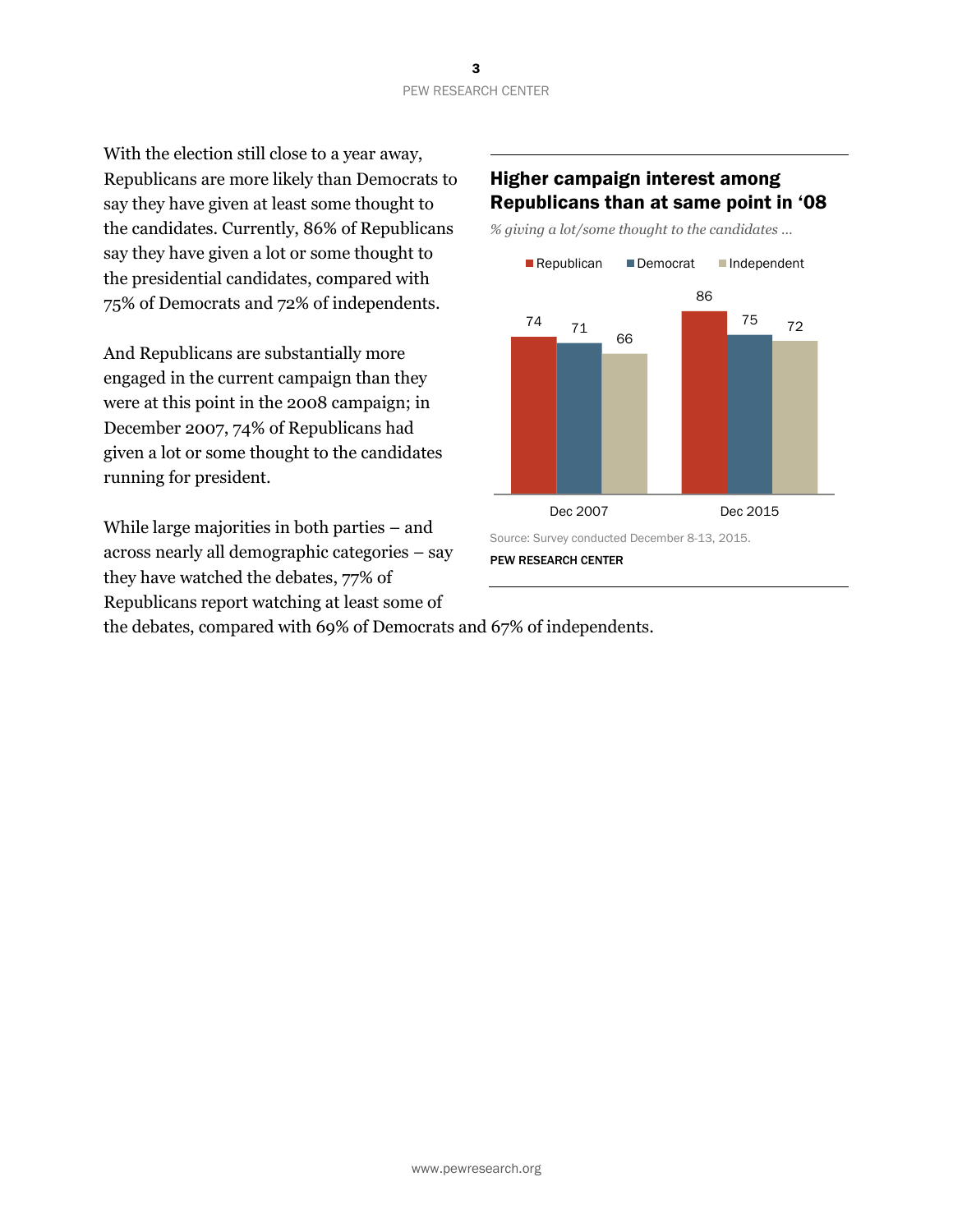# Impressions of the presidential campaign

Across a range of measures, Republicans generally have more positive impressions of the campaign so far than do Democrats or independents.

Republicans are 14 percentage points more likely than Democrats and independents to describe the campaign as interesting (79% of Republicans vs. 65% of Democrats and independents). And while a majority of Republicans (63%) view the campaign as informative, fewer than half of Democrats (46%) and independents (42%) say the same.

Overall, 54% describe the presidential contest as too negative, which is similar to views of the last presidential campaign in January 2012 (50%). In February 2008, at a much later stage in that campaign – [more than half the](http://politics.nytimes.com/election-guide/2008/results/votes/)  [country had held primaries or](http://politics.nytimes.com/election-guide/2008/results/votes/)  [caucuses](http://politics.nytimes.com/election-guide/2008/results/votes/) – just 28% described the presidential campaign as too negative.

# Republicans have more positive impressions of presidential campaign than Democrats, independents

*% describing the presidential election campaign so far as ...*

|                     | 2008               |             | 2012        | 2016               |                      |
|---------------------|--------------------|-------------|-------------|--------------------|----------------------|
|                     | <b>Oct</b><br>2007 | Feb<br>2008 | Jan<br>2012 | <b>Dec</b><br>2015 | $'08 - 15$<br>Change |
|                     | %                  | %           | %           | %                  |                      |
| Interesting         |                    |             |             |                    |                      |
| Total               | 37                 | 70          | 36          | 67                 | -3                   |
| Republican          | 36                 | 69          | 48          | 79                 | $+10$                |
| Democrat            | 49                 | 80          | 35          | 65                 | $-15$                |
| Independent         | 29                 | 64          | 34          | 65                 | $+1$                 |
| <b>Informative</b>  |                    |             |             |                    |                      |
| Total               | --                 | 65          | 48          | 48                 | $-17$                |
| Republican          | --                 | 64          | 59          | 63                 | $-1$                 |
| Democrat            |                    | 74          | 46          | 46                 | $-28$                |
| Independent         |                    | 61          | 48          | 42                 | $-19$                |
| <b>Too negative</b> |                    |             |             |                    |                      |
| Total               |                    | 28          | 50          | 54                 | $+26$                |
| Republican          |                    | 34          | 48          | 41                 | $+7$                 |
| Democrat            |                    | 18          | 53          | 65                 | $+47$                |
| Independent         | -−                 | 33          | 48          | 54                 | $+21$                |
| <b>Too long</b>     |                    |             |             |                    |                      |
| Total               | 66                 | 57          | 57          | 50                 | $-7$                 |
| Republican          | 74                 | 63          | 49          | 42                 | $-21$                |
| Democrat            | 61                 | 49          | 60          | 55                 | $+6$                 |
| Independent         | 68                 | 60          | 59          | 53                 | $-7$                 |

Source: Survey conducted December 8-13, 2015.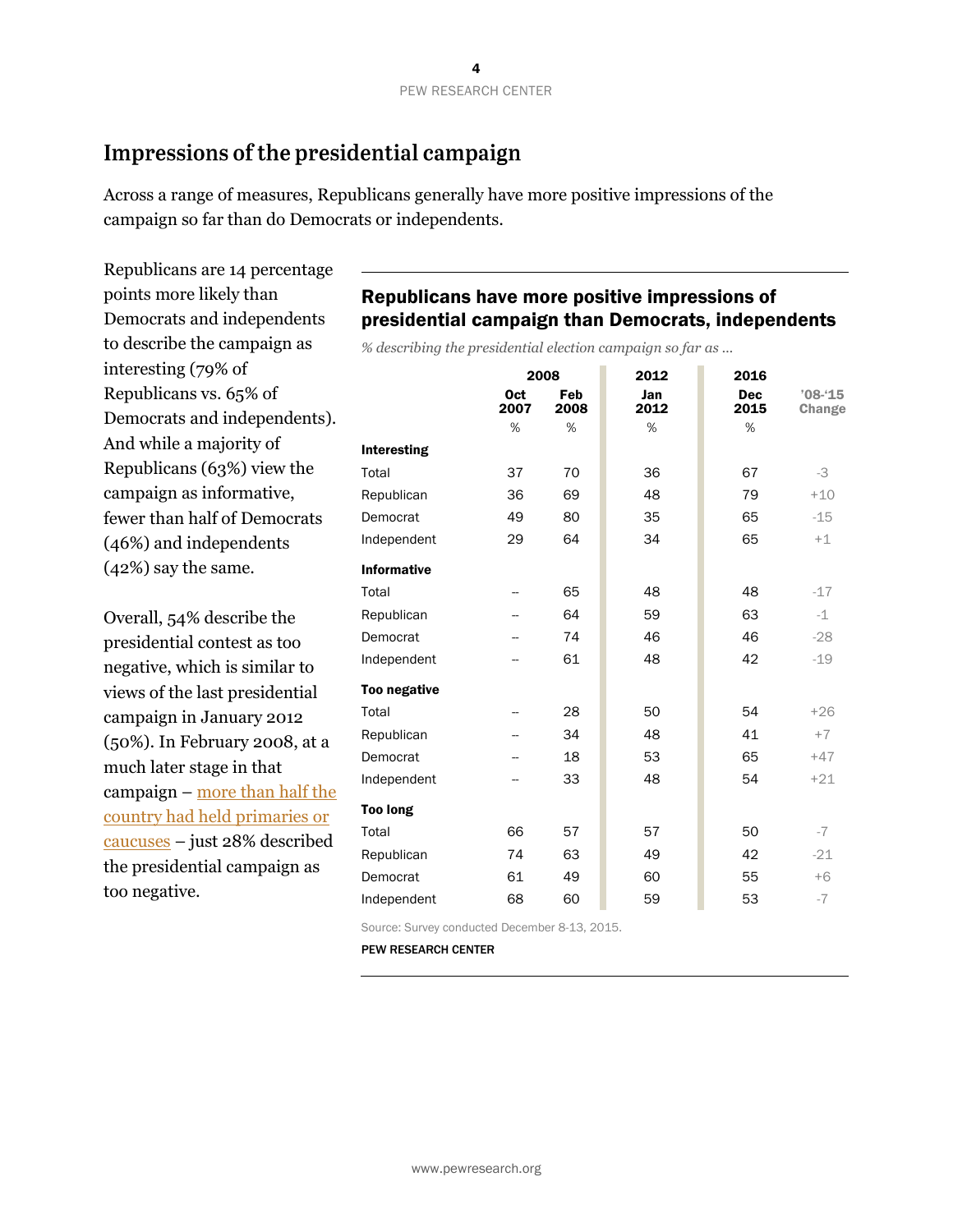Today, 65% of Democrats and 54% of independents say the presidential campaign is too negative, compared with 41% of Republicans. In January 2012, there were only modest partisan differences in views of that campaign, when about half of Democrats (53%), Republicans (48%) and independents (48%) said it was too negative.

And in February 2008, just 18% of Democrats, and about a third of Republicans (34%) and independents (33%) viewed the campaign as too negative.

In addition, higher percentages of Democrats (55%) and independents (53%) than Republicans (42%) view the campaign as too long. That was also the case in 2012, when just the GOP had a contested nomination. But in February 2008, Democrats (49%) were less likely than either Republicans (63%) or independents (60%) to say the campaign was too long.

# Views of the debates

Among the 69% of the public that says they have watched any of the presidential debates, most say they have found them helpful but views are more mixed on whether they have been fun to watch.

About two-thirds of debate watchers (65%) say the televised debates have been helpful in learning about the candidates, while far fewer (34%) say they have not been helpful. Majorities across partisan and ideological groups say the debates have been helpful in learning about the candidates.

About half (51%) say the debates have been fun to watch, while nearly as many (46%) say they have not been fun to watch. Republicans (56%- 39%) are slightly more likely to view the debates as fun to watch than Democrats (50%- 48%) and independents (48%-49%). However, about as many liberal Democrats (57%) as

# Majorities across political groups say debates have been helpful

*Among those who have watched any of the presidential debates, percent who found them ...* 

|                                                    | Yes | <b>No</b> | <b>DK</b> |
|----------------------------------------------------|-----|-----------|-----------|
| <b>Helpful in learning</b><br>about the candidates | %   | %         | %         |
| Total                                              | 65  | 34        | $2 = 100$ |
| Republican                                         | 69  | 29        | $1 = 100$ |
| Conservative Rep                                   | 69  | 29        | $2 = 100$ |
| Independent                                        | 62  | 37        | $1 = 100$ |
| Democrat                                           | 65  | 32        | $2 = 100$ |
| Liberal Dem                                        | 64  | 34        | $2 = 100$ |
| Fun to watch                                       |     |           |           |
| Total                                              | 51  | 46        | $3 = 100$ |
| Republican                                         | 56  | 39        | $4 = 100$ |
| Conservative Rep                                   | 59  | 35        | $6 = 100$ |
| Independent                                        | 48  | 49        | $2 = 100$ |
| Democrat                                           | 50  | 48        | $2 = 100$ |
| Liberal Dem                                        | 57  | 41        | $2 = 100$ |

Source: Survey conducted December 8-13, 2015. Figures may not add to 100% because of rounding. Based on those who say they've watched any presidential debate (N=1,088).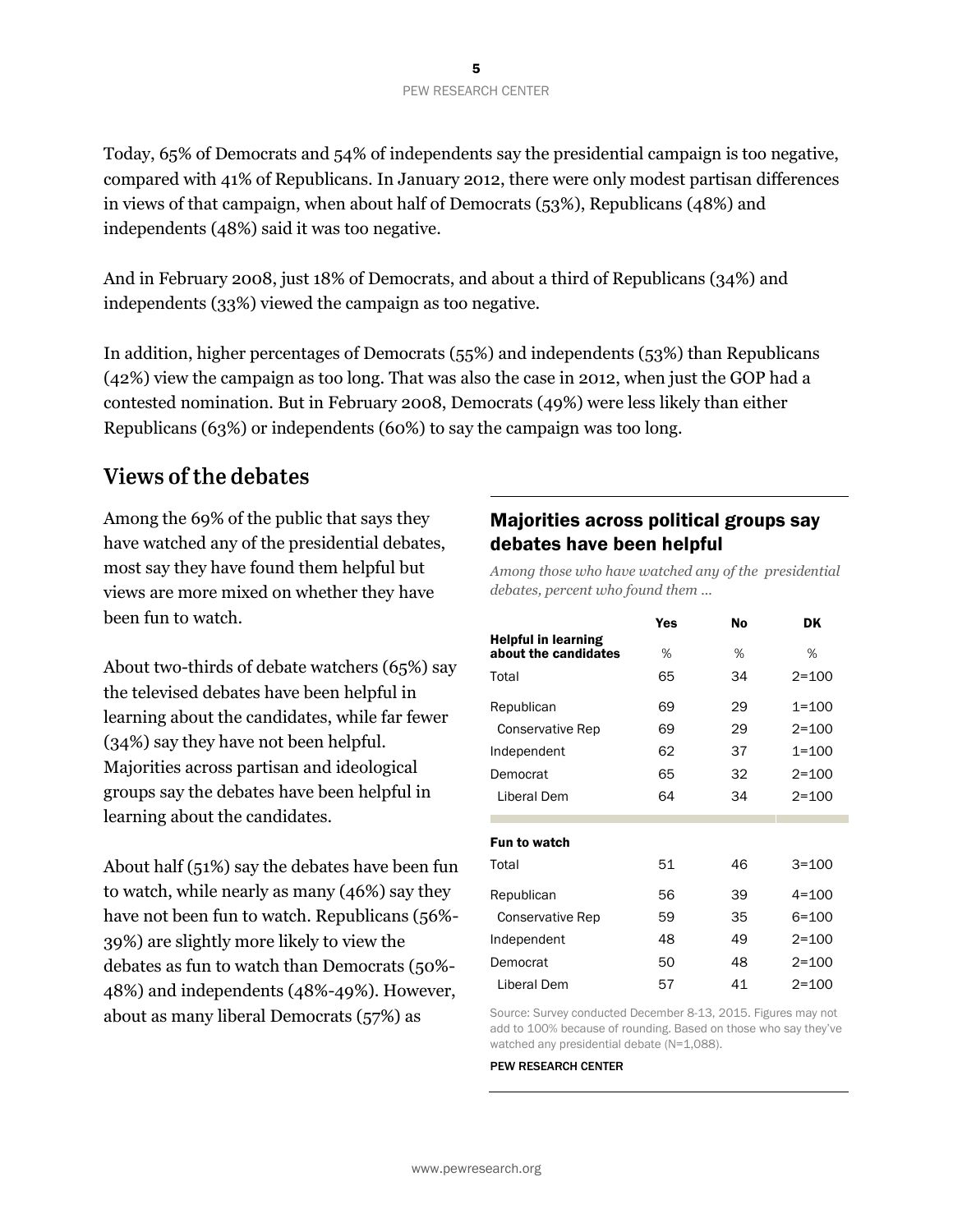conservative Republicans (59%) say the debates have been fun to watch.

As in past election cycles, young adults under 30 are less likely than older adults to say they have watched a presidential debate.

Overall, 58% of those under 30 say they have watched a presidential debate, compared with 72% of those ages 30 and older. All age groups are more likely to say they have watched a debate so far this cycle than in December 2007 – the last cycle with contested nominations in both parties.

But while a smaller share of those under 30 have tuned into a debate, those who have watched are more likely than older adults to say they have found the debates fun to watch. Nearly six-in-ten (59%) of debate watchers under 30 say they have found them fun to watch, compared to about half of debate watchers 30 and older.

When it comes to whether the debates have helped watchers learn about the candidates, there are virtually no differences by age. For example, 70% of those under the age of 30 and 68% of those 65 and older say the debates have been helpful.

# Young people less likely to say they have watched a debate

*Percentage who have watched any of the presidential debates …*

| <b>Dec</b><br>2007 | <b>Dec</b><br>2015 | Change |
|--------------------|--------------------|--------|
| %                  | %                  |        |
| 43                 | 69                 | $+26$  |
| 33                 | 58                 | $+25$  |
| 42                 | 72                 | $+30$  |
| 47                 | 72                 | $+25$  |
| 55                 | 72                 | $+17$  |
|                    |                    |        |

Source: Survey conducted December 8-13, 2015.

PEW RESEARCH CENTER

## More young people describe the debates as 'fun to watch'

*Among those who have watched any of the presidential debates, percent who found them ...*

|              | Yes | No | DK        |
|--------------|-----|----|-----------|
| Fun to watch | %   | %  | %         |
| Total        | 51  | 46 | $3 = 100$ |
| 18-29        | 59  | 40 | $1 = 100$ |
| $30-49$      | 51  | 46 | $3 = 100$ |
| 50-64        | 49  | 48 | $3 = 100$ |
| 65+          | 47  | 49 | $4 = 100$ |

Source: Survey conducted December 8-13, 2015. Figures may not add to 100% because of rounding. Based on those who say they've watched any presidential debate (N=1,088).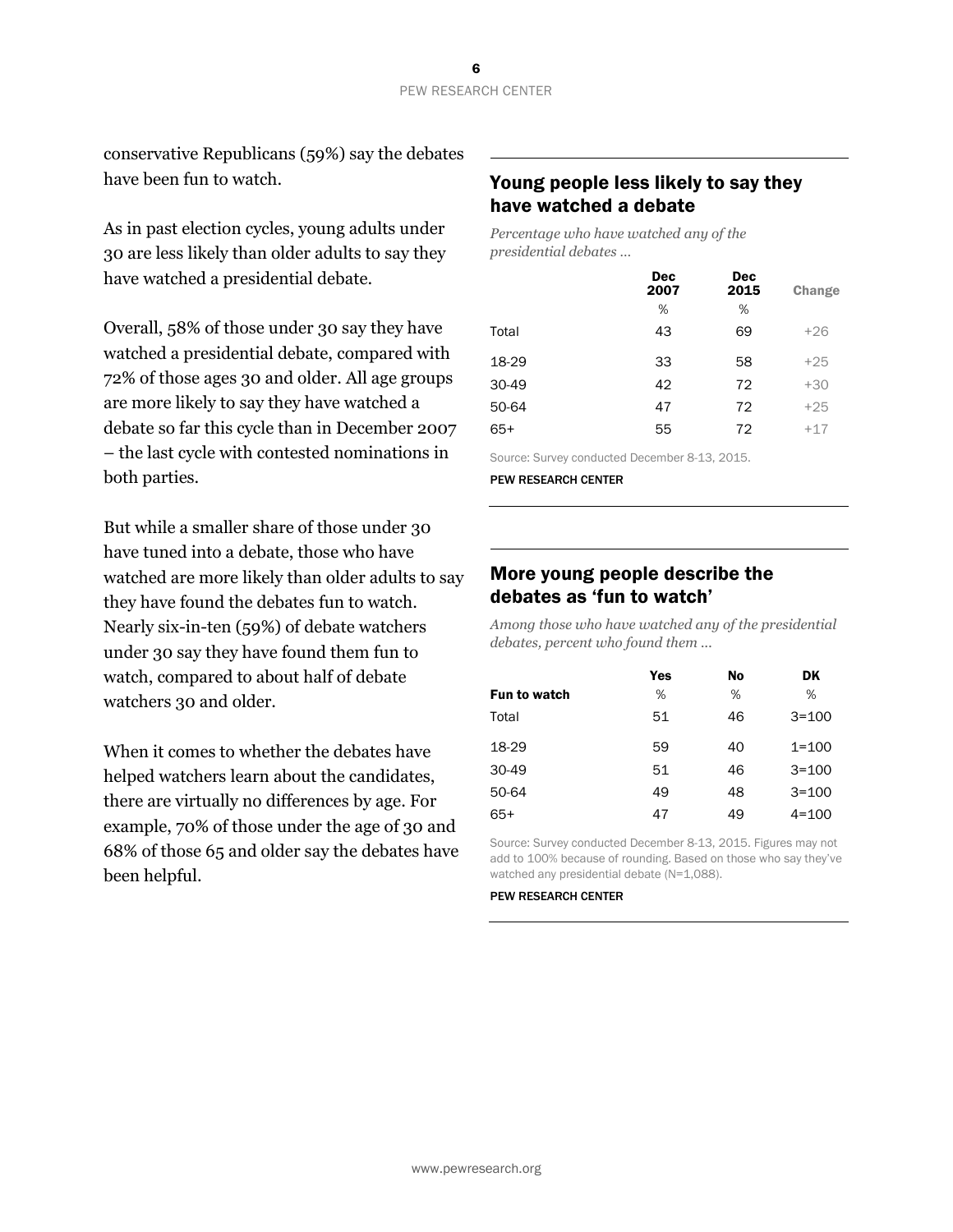# Methodology

The analysis in this report is based on telephone interviews conducted December 8-13, 2015 among a national sample of 1,500 adults, 18 years of age or older, living in all 50 U.S. states and the District of Columbia (525 respondents were interviewed on a landline telephone, and 975 were interviewed on a cell phone, including 582 who had no landline telephone). The survey was conducted by interviewers at Princeton Data Source under the direction of Princeton Survey Research Associates International. A combination of landline and cell phone random digit dial samples were used; both samples were provided by Survey Sampling International. Interviews were conducted in English and Spanish. Respondents in the landline sample were selected by randomly asking for the youngest adult male or female who is now at home. Interviews in the cell sample were conducted with the person who answered the phone, if that person was an adult 18 years of age or older. For detailed information about our survey methodology, see <http://www.pewresearch.org/methodology/u-s-survey-research/>

The combined landline and cell phone sample are weighted using an iterative technique that matches gender, age, education, race, Hispanic origin and nativity and region to parameters from the 2013 Census Bureau's American Community Survey and population density to parameters from the Decennial Census. The sample also is weighted to match current patterns of telephone status (landline only, cell phone only, or both landline and cell phone), based on extrapolations from the 2014 National Health Interview Survey. The weighting procedure also accounts for the fact that respondents with both landline and cell phones have a greater probability of being included in the combined sample and adjusts for household size among respondents with a landline phone. The margins of error reported and statistical tests of significance are adjusted to account for the survey's design effect, a measure of how much efficiency is lost from the weighting procedures.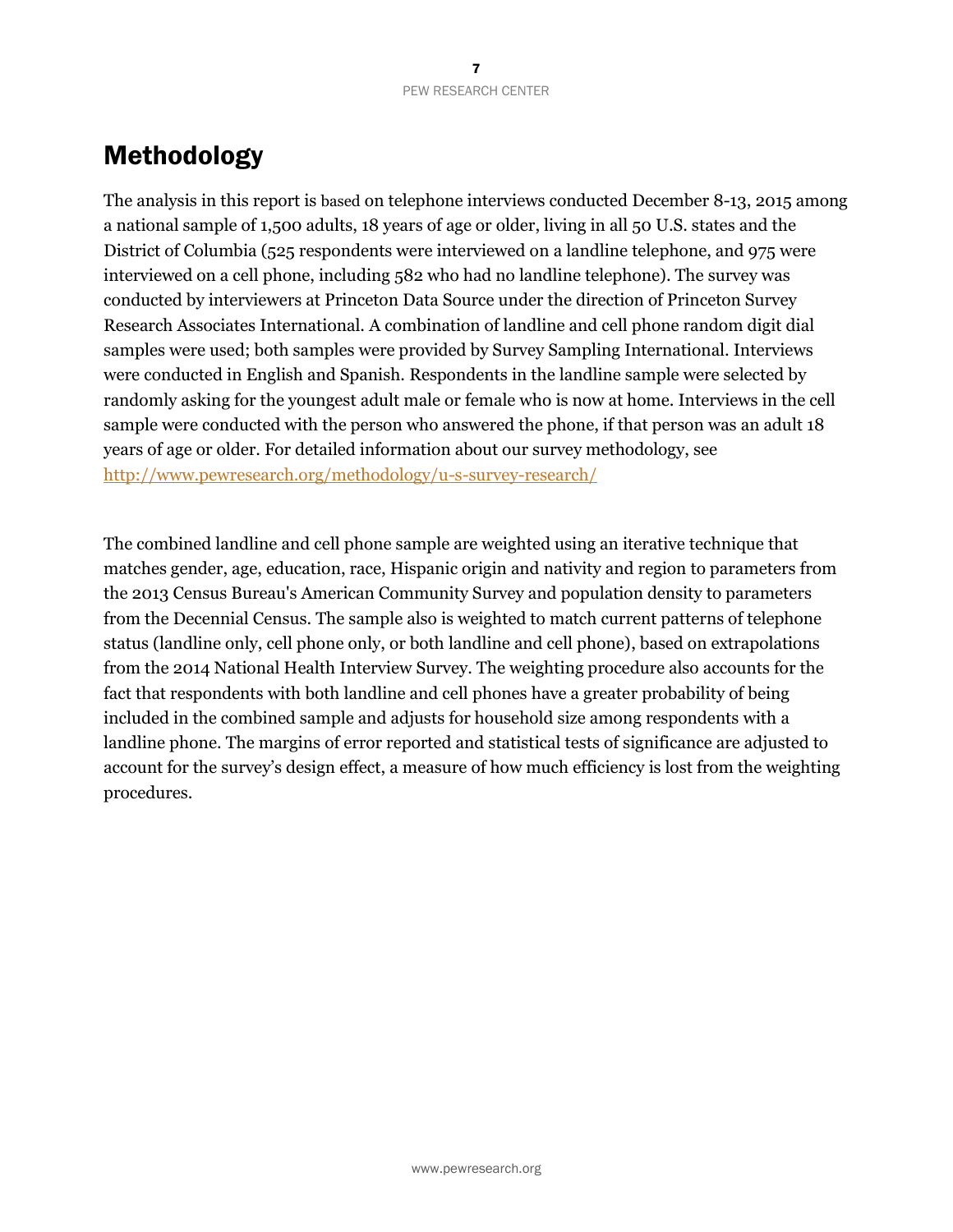| Group              | Unweighted<br>sample size | Plus or minus         |
|--------------------|---------------------------|-----------------------|
| Total sample       | 1.500                     | 2.9 percentage points |
| Republican         | 416                       | 5.5 percentage points |
| Democrat           | 446                       | 5.3 percentage points |
| Independent        | 557                       | 4.8 percentage points |
| Watched the debate | 1.088                     | 3.4 percentage points |
| Republican         | 328                       | 6.2 percentage points |
| Democrat           | 323                       | 6.3 percentage points |
| Independent        | 394                       | 5.7 percentage points |

The following table shows the unweighted sample sizes and the error attributable to sampling that would be expected at the 95% level of confidence for different groups in the survey:

Sample sizes and sampling errors for other subgroups are available upon request.

In addition to sampling error, one should bear in mind that question wording and practical difficulties in conducting surveys can introduce error or bias into the findings of opinion polls.

Pew Research Center is a nonprofit, tax-exempt 501(c)(3) organization and a subsidiary of The Pew Charitable Trusts, its primary funder.

© Pew Research Center, 2015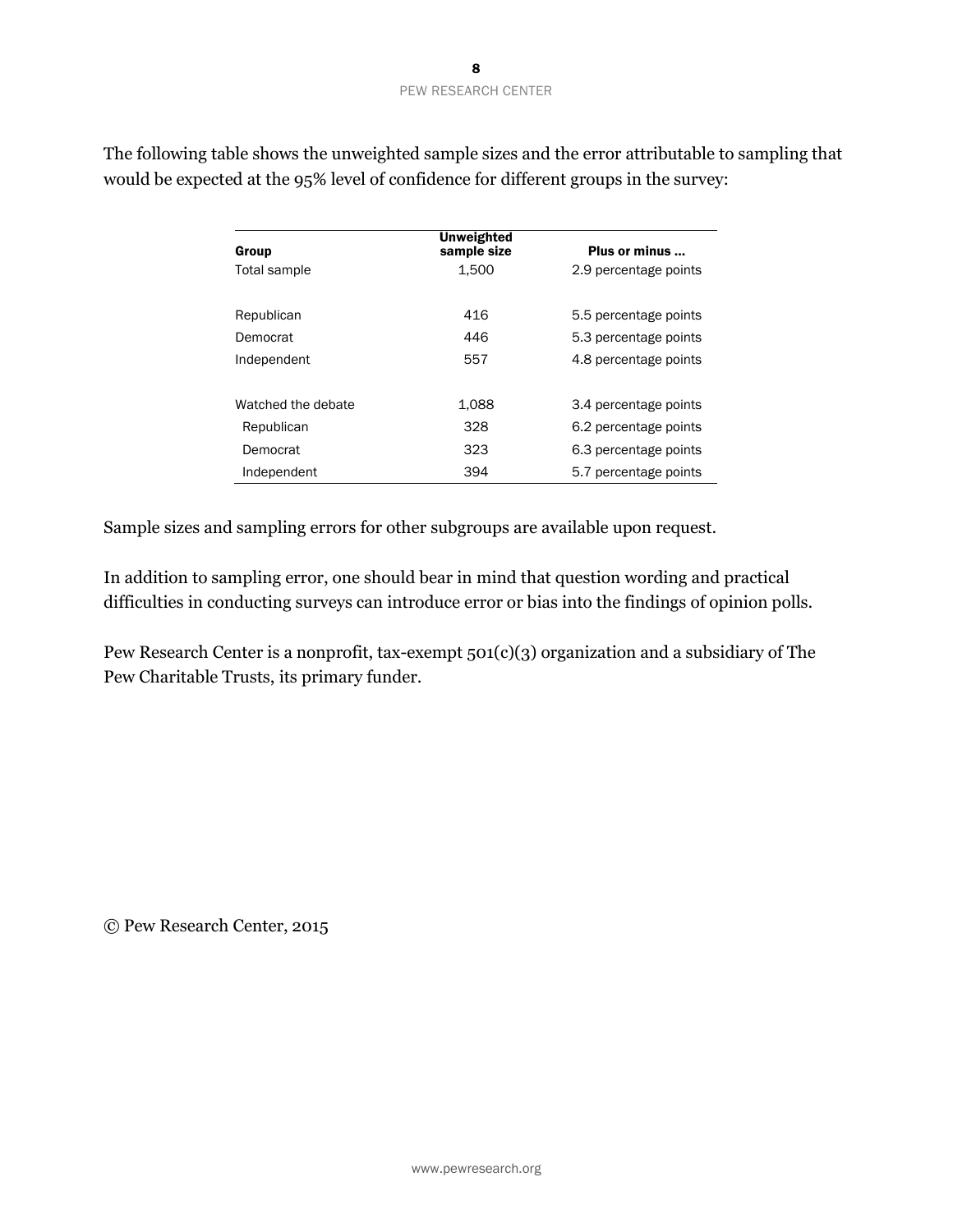#### **PEW RESEARCH CENTER DECEMBER 2015 POLITICAL SURVEY FINAL TOPLINE DECEMBER 8-13, 2015 N=1,500**

#### **QUESTIONS 1-2, 7, 11, 15-16 HELD FOR FUTURE RELEASE**

#### **NO QUESTIONS 3-6, 8-10, 12-14, 17-19**

#### **ASK ALL:**

Thinking about the 2016 presidential election...<br>Q.20 How much thought, if any, have you gi How much thought, if any, have you given to candidates running for president in 2016? **[READ]** 

| Dec 8-13, 2015<br>Sep 22-27, 2015<br>May 12-18, 2015<br>Mar 25-29, 2015 | <u>A lot</u><br>48<br>39<br>25<br>22 | Some<br>26<br>26<br>33<br>28 | <u>Not much</u><br>12<br>17<br>21<br>26 | None<br><u>at all</u><br>12<br>17<br>20<br>23 | (VOL.)<br>DK/Ref<br>1<br>$\mathbf{1}$<br>1<br>$\mathbf{1}$ |
|-------------------------------------------------------------------------|--------------------------------------|------------------------------|-----------------------------------------|-----------------------------------------------|------------------------------------------------------------|
| <b>TRENDS FOR COMPARISON:</b>                                           |                                      |                              |                                         |                                               |                                                            |
| <b>2012 Presidential Election</b>                                       |                                      |                              |                                         |                                               |                                                            |
| Feb 8-12, 2012 <sup>1</sup>                                             | 44<br>38                             | 25<br>27                     | 16                                      | 13<br>16                                      | 1                                                          |
| Jan 11-16, 2012                                                         | 31                                   | 30                           | 19<br>18                                | 19                                            | 1<br>$\mathbf 1$                                           |
| Jan 4-8, 2012<br>Nov 9-14, 2011                                         | 36                                   | 26                           | 21                                      | 15                                            | 1                                                          |
| Sep 22-Oct 4, 2011                                                      | 29                                   | 29                           | 22                                      | 19                                            | $\overline{c}$                                             |
| Aug 17-21, 2011                                                         | 27                                   | 30                           | 23                                      | 18                                            | $\mathbf{1}$                                               |
| Jul 20-24, 2011                                                         | 20                                   | 29                           | 27                                      | 23                                            | $\mathbf{1}$                                               |
| May 25-30, 2011                                                         | 23                                   | 30                           | 27                                      | 19                                            | $\mathbf{1}$                                               |
| <b>2008 Presidential Election</b>                                       |                                      |                              |                                         |                                               |                                                            |
| February, 2008                                                          | 48                                   | 29                           | 10                                      | 11                                            | 2                                                          |
| January, 2008                                                           | 44                                   | 32                           | 11                                      | 11                                            | $\overline{2}$                                             |
| December, 2007                                                          | 35                                   | 33                           | 13                                      | 18                                            | $\mathbf 1$                                                |
| November, 2007                                                          | 34                                   | 35                           | 16                                      | 14                                            | $\mathbf{1}$                                               |
| October, 2007                                                           | 30                                   | 37                           | 17                                      | 14                                            | $\overline{c}$                                             |
| September, 2007                                                         | 27                                   | 33                           | 21                                      | 17                                            | $\overline{2}$                                             |
| July, 2007                                                              | 30                                   | 38                           | 16                                      | 15                                            | 1                                                          |
| June, 2007                                                              | 29                                   | 34                           | 20                                      | 16                                            | $\mathbf{1}$                                               |
| April, 2007                                                             | 26                                   | 34                           | 21                                      | 17                                            | $\mathbf 2$                                                |
| March, 2007                                                             | 24                                   | 36                           | 20                                      | 18                                            | $\overline{2}$                                             |
| February, 2007                                                          | 24                                   | 34                           | 22                                      | 18                                            | $\overline{2}$                                             |
| December, 2006                                                          | 23                                   | 36                           | 20                                      | 20                                            | $\mathbf{1}$                                               |

#### **NO QUESTION 21**

 $\frac{1}{1}$ 

In 2011 and 2012, question read: "How much thought, if any, have you given to candidates running for president in 2012?" In 2006, 2007 and 2008, question read "How much thought, if any, have you given to candidates running for president in 2008?"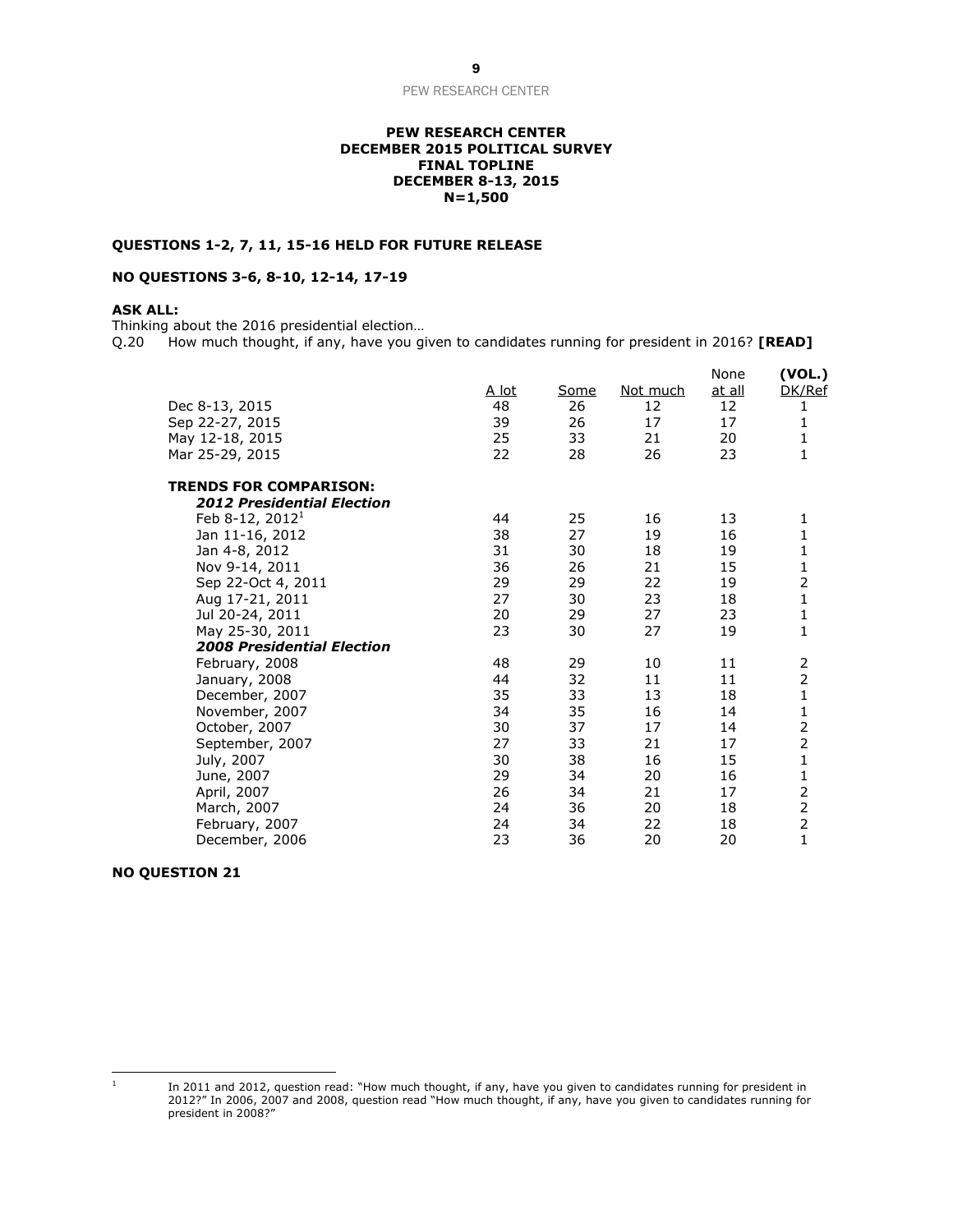#### **ASK ALL:**

Q.22 Overall, how would you describe the presidential election campaign so far – is it **[READ ITEM a. FIRST, THEN RANDOMIZE ITEMS b. THRU e.]**

| a. | Dec 8-13, 2015                    | <u>Interesting</u><br>67 | Dull<br>26 | (VOL.)<br>Neither<br>4 | (VOL.)<br>DK/Ref<br>3 |
|----|-----------------------------------|--------------------------|------------|------------------------|-----------------------|
|    | <b>TRENDS FOR COMPARISON:</b>     |                          |            |                        |                       |
|    | <b>2012 Presidential Election</b> |                          |            |                        |                       |
|    | Oct 18-21, 2012                   | 63                       | 28         | 5                      | 4                     |
|    | Sep 7-9, 2012                     | 53                       | 37         | 5                      | 6                     |
|    | Jun 21-24, 2012                   | 34                       | 56         | 4                      | 5                     |
|    | Mar 22-25, 2012                   | 38                       | 52         | $\overline{4}$         | $\overline{7}$        |
|    | Jan 12-15, 2012                   | 36                       | 55         | 3                      | 5                     |
|    | Oct 20-23, 2011                   | 35                       | 51         | 4                      | 10                    |
|    | <b>2008 Presidential Election</b> |                          |            |                        |                       |
|    | Oct 10-13, 2008                   | 71                       | 25         | 3                      | 1                     |
|    | Sep 12-15, 2008                   | 68                       | 26         | 5                      | $\mathbf{1}$          |
|    | Apr 18-21, 2008                   | 59                       | 35         | 5                      | $\mathbf{1}$          |
|    | Feb 15-18, 2008                   | 70                       | 25         | 4                      | 1                     |
|    | October, 2007                     | 37                       | 55         | 5                      | 3                     |
|    | April, 2007                       | 34                       | 52         | 6                      | 8                     |
|    | <b>2004 Presidential Election</b> |                          |            |                        |                       |
|    | Mid-October, 2004 (RV)            | 66                       | 28         | 5                      | 1                     |
|    | Early September, 2004 (RV)        | 50                       | 42         | 6                      | 2                     |
|    | June, 2004                        | 33                       | 57         | 4                      | 6                     |
|    | <b>2000 Presidential Election</b> |                          |            |                        |                       |
|    | June, 2000                        | 28                       | 65         | 4                      | 3                     |
|    | <b>1996 Presidential Election</b> |                          |            |                        |                       |
|    | July, 1996                        | 21                       | 73         | 3                      | 3                     |
|    |                                   | Too                      | Not too    | (VOL.)                 | (VOL.)                |
| b. |                                   | negative                 | negative   | <u>Neither</u>         | DK/Ref                |
|    | Dec 8-13, 2015                    | 54                       | 39         | 2                      | 4                     |
|    | <b>TRENDS FOR COMPARISON:</b>     |                          |            |                        |                       |
|    | <b>2012 Presidential Election</b> |                          |            |                        |                       |
|    | Oct 18-21, 2012                   | 55                       | 37         | 3                      | 5                     |
|    | Sep 7-9, 2012                     | 51                       | 39         | 3                      | 6                     |
|    | Jun 21-24, 2012                   | 53                       | 37         | 3                      | 8                     |
|    | Mar 22-25, 2012                   | 52                       | 34         | 3                      | 11                    |
|    | Jan 12-15, 2012                   | 50                       | 41         | 1                      | 7                     |
|    | Oct 20-23, 2011                   | 44                       | 41         | 4                      | 11                    |
|    | <b>2008 Presidential Election</b> |                          |            |                        |                       |
|    | Oct 10-13, 2008                   | 55                       | 41         | 3                      | 1                     |
|    | Sep 12-15, 2008                   | 43                       | 51         | 4                      | $\overline{2}$        |
|    | Apr 18-21, 2008                   | 50                       | 44         | 4                      | $\mathbf 2$           |
|    | Feb 15-18, 2008                   | 28                       | 66         | 3                      | 3                     |
|    | <b>2004 Presidential Election</b> |                          |            |                        |                       |
|    | Mid-October, 2004 (RV)            | 57                       | 38         | 3                      | $\overline{c}$        |
|    | Early September, 2004 (RV)        | 62                       | 32         | 1                      | 5                     |
|    | June, 2004                        | 45                       | 46         | $\overline{2}$         | $\overline{7}$        |
|    | Mid-March, 2004                   | 47                       | 47         | 2                      | 4                     |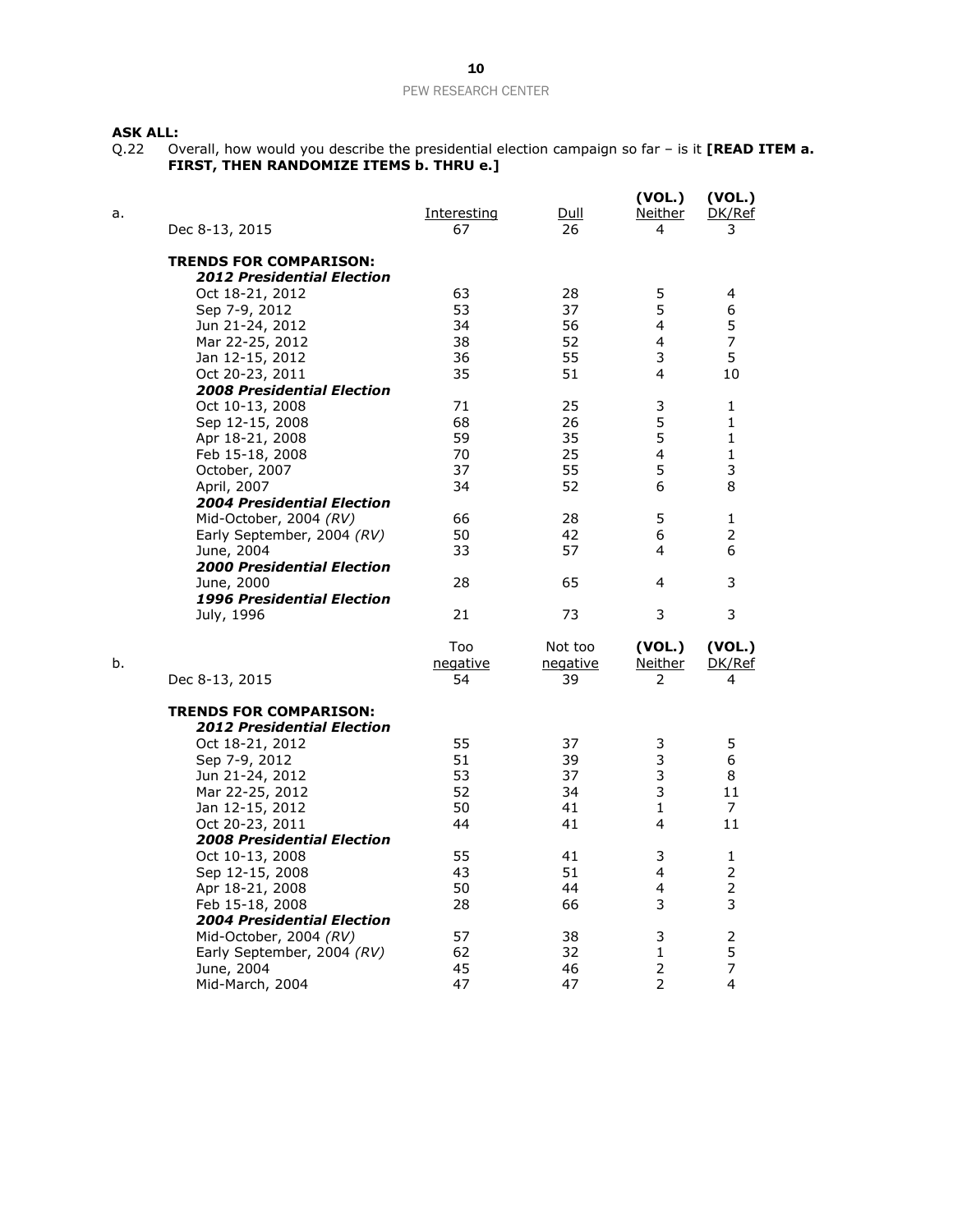## **Q.22 CONTINUED…**

| c. | Dec 8-13, 2015                    | Informative<br>48 | Not<br><i>informative</i><br>47 | (VOL.)<br><b>Neither</b><br>2 | (VOL.)<br>DK/Ref<br>3 |
|----|-----------------------------------|-------------------|---------------------------------|-------------------------------|-----------------------|
|    | <b>TRENDS FOR COMPARISON:</b>     |                   |                                 |                               |                       |
|    | <b>2012 Presidential Election</b> |                   |                                 |                               |                       |
|    | Oct 18-21, 2012                   | 59                | 34                              | $\overline{2}$                | 4                     |
|    | Sep 7-9, 2012                     | 53                | 39                              | $\overline{2}$                | 6                     |
|    | Jun 21-24, 2012                   | 40                | 52                              | $\mathbf{1}$                  | 6                     |
|    | Mar 22-25, 2012                   | 40                | 50                              | $\mathbf{1}$                  | 8                     |
|    | Jan 12-15, 2012                   | 48                | 45                              | $\overline{2}$                | 6                     |
|    | Oct 20-23, 2011                   | 40                | 49                              | $\overline{2}$                | 9                     |
|    | <b>2008 Presidential Election</b> |                   |                                 |                               |                       |
|    | Oct 10-13, 2008                   | 63                | 34                              | 2                             | 1                     |
|    | Sep 12-15, 2008                   | 54                | 41                              | 3                             | 2                     |
|    | Feb 15-18, 2008                   | 65                | 31                              | $\overline{2}$                | 2                     |
|    | <b>2004 Presidential Election</b> |                   |                                 |                               |                       |
|    | Mid-October, 2004 (RV)            | 73                | 22                              | 3                             | 2                     |
|    | Early September, 2004 (RV)        | 63                | 33                              | $\mathbf{1}$                  | 3                     |
|    | June, 2004                        | 48                | 46                              | 2                             | 4                     |
|    | Mid-March, 2004                   | 53                | 42                              | $\overline{2}$                | 3                     |
|    |                                   | Too               | Not                             | (VOL.)                        | (VOL.)                |
| d. |                                   | long              | too long                        | <u>Neither</u>                | DK/Ref                |
|    | Dec 8-13, 2015                    | 50                | 43                              | 2                             | 5                     |
|    | <b>TRENDS FOR COMPARISON:</b>     |                   |                                 |                               |                       |
|    | <b>2012 Presidential Election</b> |                   |                                 |                               |                       |
|    | Oct 18-21, 2012                   | 49                | 43                              | 4                             | 3                     |
|    | Sep 7-9, 2012                     | 50                | 41                              | 3                             | 6                     |
|    | Jun 21-24, 2012                   | 56                | 35                              | $\overline{2}$                | 7                     |
|    | Mar 22-25, 2012                   | 58                | 31                              | 3                             | 8                     |
|    | Jan 12-15, 2012                   | 57                | 35                              | $\overline{2}$                | 6                     |
|    | Oct 20-23, 2011                   | 50                | 39                              | 2                             | 9                     |
|    | <b>2008 Presidential Election</b> |                   |                                 |                               |                       |
|    | Oct 10-13, 2008                   | 57                | 39                              | 3                             | 1                     |
|    | Apr 18-21, 2008                   | 65                | 29                              | 5                             | 1                     |
|    | Feb 15-18, 2008                   | 57                | 40                              | $\ast$                        | 3                     |
|    | October, 2007                     | 66                | 28                              | 3                             | 3                     |
|    | April, 2007                       | 59                | 32                              | 3                             | 6                     |
|    | <b>2004 Presidential Election</b> |                   |                                 |                               |                       |
|    | Mid-October, 2004 (RV)            | 51                | 43                              | 3                             | 2                     |
|    | Early September, 2004 (RV)        | 53                | 42                              | $\overline{2}$                | 3                     |
|    | June, 2004                        | 52                | 42                              | $\overline{2}$                | 4                     |
|    | Mid-March, 2004                   | 52                | 44                              | 1                             | 3                     |
|    |                                   | Focused on        | Not focused                     |                               |                       |
|    |                                   | important         | on important                    |                               |                       |
|    |                                   | policy            | policy                          | (VOL.)                        | (VOL.)                |
| е. |                                   | debates           | debates                         | <u>Neither</u>                | DK/Ref                |
|    | Dec 8-13, 2015                    | 34                | 58                              | 2                             | 6                     |
|    |                                   |                   |                                 |                               |                       |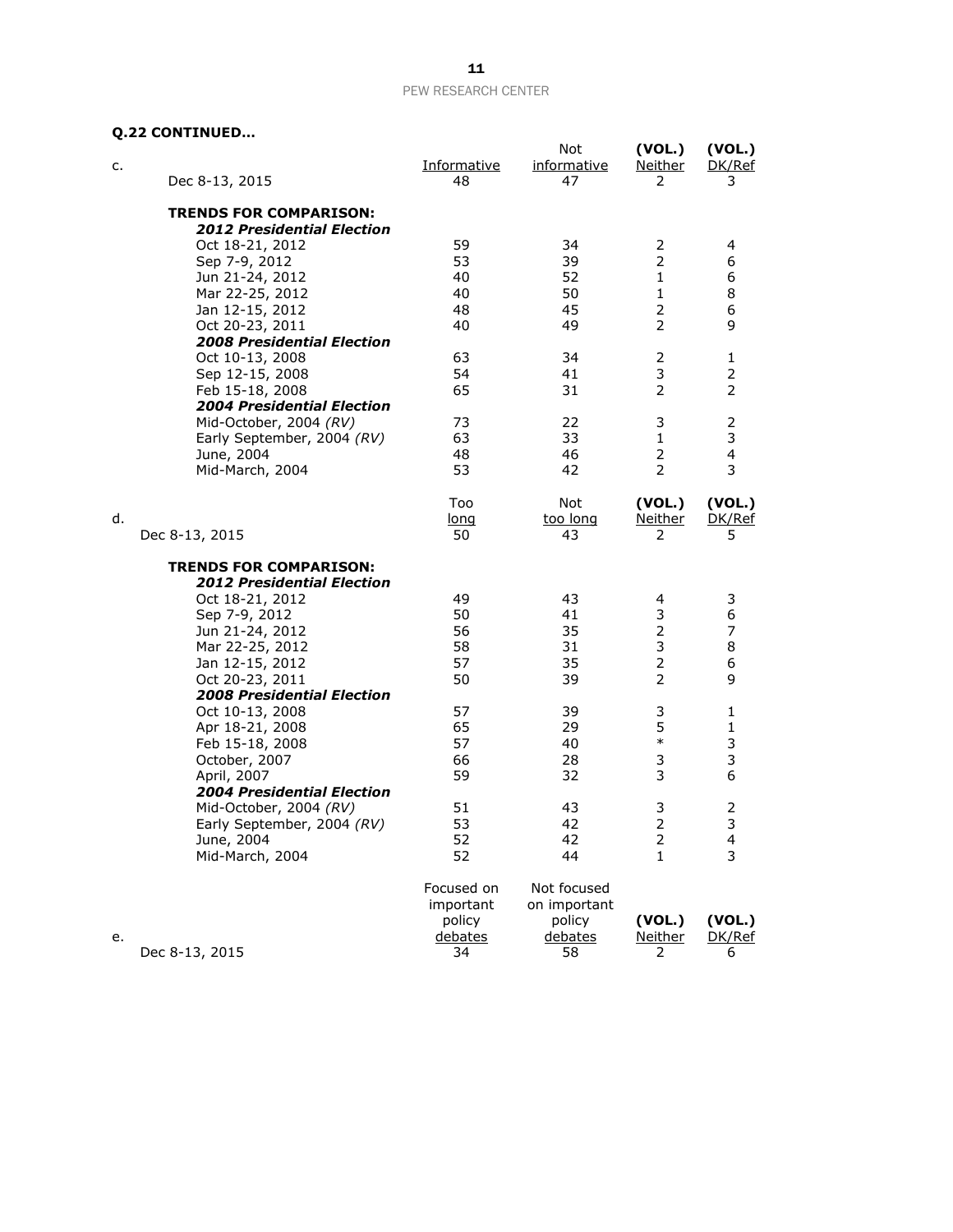# **ASK ALL:**<br>Q.23 So

So far, have you watched any of the televised debates between presidential candidates or haven't you had a chance to watch any of them?

| Dec 8-13 |                           | Dec  | Jul |
|----------|---------------------------|------|-----|
| 2015     |                           | 2007 |     |
| 69       | Yes                       | 43   | 40  |
| 31       | No                        | 57   | 59  |
| $\ast$   | Don't know/Refused (VOL.) | ∗    |     |

#### **TRENDS FOR COMPARISON:**

|                   | Republican debates        |           |
|-------------------|---------------------------|-----------|
| Jan 4-8           |                           | Oct 13-16 |
| 2012 <sup>2</sup> |                           | 2011      |
| 40                | Yes                       | 27        |
| 60                | N٥                        | 73        |
| $\ast$            | Don't know/Refused (VOL.) | ∗         |
|                   |                           |           |

#### *Democratic debates*

| Jan    |                           | Feb  |
|--------|---------------------------|------|
| 2004   |                           | 1992 |
| 20     | Yes                       | 16   |
| 80     | N٥                        | 84   |
| $\ast$ | Don't know/Refused (VOL.) | ×    |

#### **RANDOMIZE Q.24 AND Q.25 ASK IF WATCHED DEBATES (Q.23=1) [N=1,088]:**

Q.24 Have you found the debates to be helpful in learning about the candidates, or not?

| <b>BASED ON TOTAL:</b> | <b>WATCHERS:</b> |                             | <b>BASED ON WATCHERS:</b> |       |
|------------------------|------------------|-----------------------------|---------------------------|-------|
| Dec 8-13               | Dec 8-13         |                             | Oct 13-16                 | Jul   |
| <u>2015</u>            | <u>2015</u>      |                             | 2011                      | 200Z3 |
| 44                     | 65               | Yes                         | 61                        | 66    |
| 23                     | 34               | No                          | 38                        | 33    |
|                        |                  | Don't know/Refused (VOL.)   |                           |       |
| 31                     |                  | Haven't watched any debates |                           |       |
| N<br>.,500             | 1,088            |                             | 306                       | 647   |

#### **RANDOMIZE Q.24 AND Q.25 ASK IF WATCHED DEBATES (Q.23=1) [N=1,088]:**

Q.25 Have you found the debates to be fun to watch, or not?

| <b>BASED ON TOTAL: WATCHERS:</b> |          | <b>BASED ON WATCHERS:</b> |       |  |  |  |
|----------------------------------|----------|---------------------------|-------|--|--|--|
| Dec 8-13                         | Dec 8-13 |                           | Jul   |  |  |  |
| 2015                             | 2015     |                           | 20074 |  |  |  |
| 35                               | 51       | Yes                       | 47    |  |  |  |
| 32                               | 46       | No                        | 51    |  |  |  |
|                                  |          | Don't know/Refused (VOL.) |       |  |  |  |
| N<br>1,500                       | 1,088    |                           | 647   |  |  |  |

 $\frac{1}{2}$ In January, 2012 and October, 2011 the question referred only to Republican debates. In December, 2007 this question asked about watching any of presidential debates and then followed up with whether those were Democratic debates, Republican debates or both. In July, 2007 the question referred to "any of the televised debates between presidential candidates". In 1992 and 2004, the question referred only to Democratic debates.

<sup>3</sup> In July, 2007 this question referred to "any of the televised debates between presidential candidates."

<sup>4</sup> In July, 2007 this question referred to "any of the televised debates between presidential candidates."